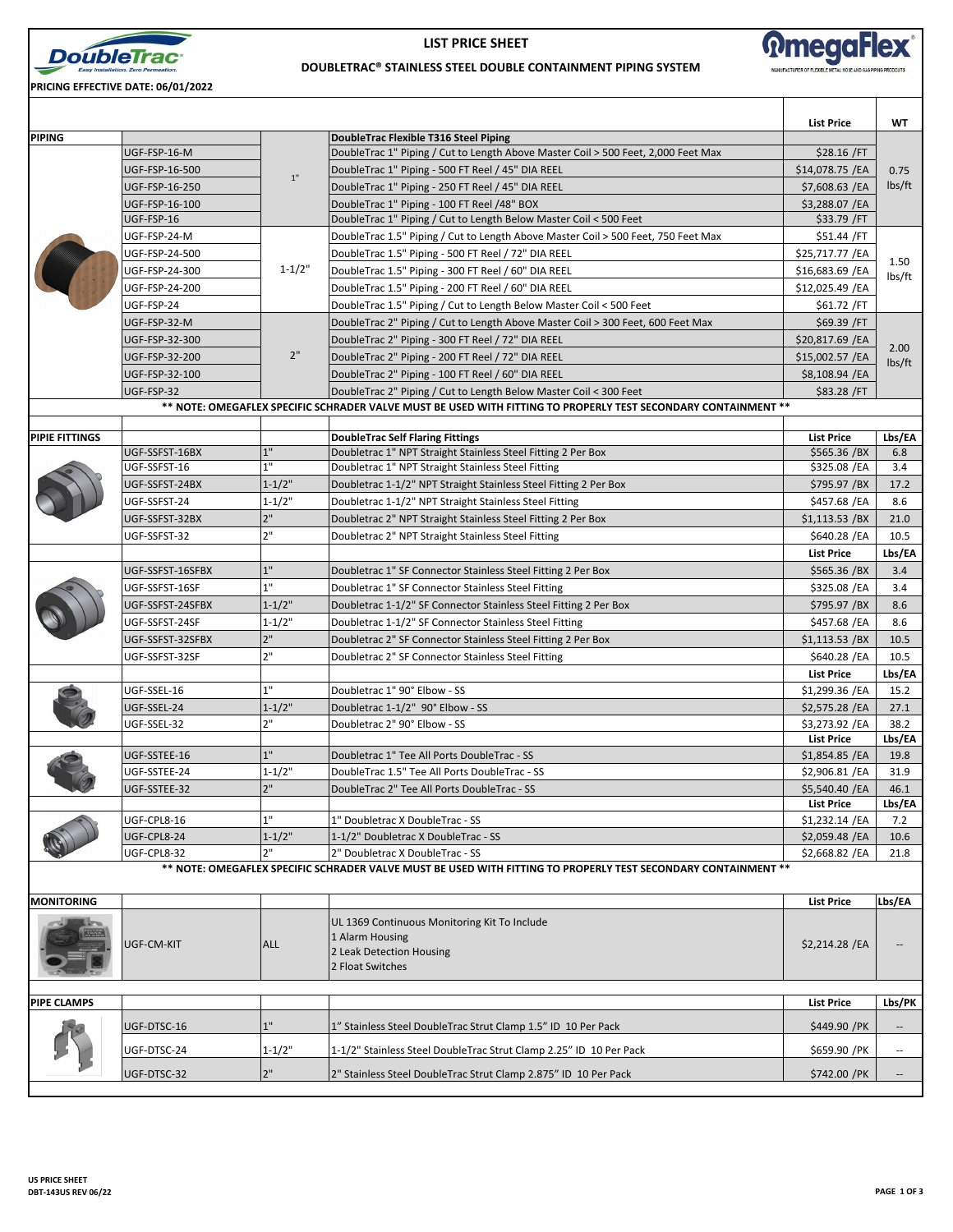

**PRICING EFFECTIVE DATE: 06/01/2022**

**LIST PRICE SHEET**



Τ

**DOUBLETRAC® STAINLESS STEEL DOUBLE CONTAINMENT PIPING SYSTEM**

|                                                                                                                |                     |             |                                                                                    | <b>List Price</b> | WT                       |  |
|----------------------------------------------------------------------------------------------------------------|---------------------|-------------|------------------------------------------------------------------------------------|-------------------|--------------------------|--|
|                                                                                                                |                     |             | PIPE THREAD SEALANT - FOR NPT THREADS ONLY                                         | <b>List Price</b> | Lbs/EA                   |  |
|                                                                                                                | DF-TSP50-4          | All         | Thread Sealant Primer - DripStop 50 / 4 Oz                                         | \$66.60 / EA      | $\overline{\phantom{a}}$ |  |
|                                                                                                                | DF-TS940-250        | All         | Thread Sealant - DripStop 940 / 250Ml                                              | \$196.10 / EA     | $\overline{\phantom{a}}$ |  |
| <b>CHASE PIPE (DUCTING)</b><br><b>List Price</b>                                                               |                     |             |                                                                                    |                   |                          |  |
|                                                                                                                | <b>UGF-CP-4-250</b> | All         | 4" Heavy Duty Corrugated Ducting 250 Ft Coil                                       | \$1,116.00 /EA    | $\overline{\phantom{a}}$ |  |
|                                                                                                                | <b>UGF-CP-4-125</b> | All         |                                                                                    |                   |                          |  |
|                                                                                                                |                     |             | 4" Heavy Duty Corrugated Ducting 125 Ft Coil                                       | \$597.87 / EA     | $\overline{\phantom{a}}$ |  |
| <b>ACCESSORIES</b><br><b>List Price</b>                                                                        |                     |             |                                                                                    |                   |                          |  |
|                                                                                                                | UGF-BN-16           | 1"          | 1 Inch DoubleTrac Bull Nose Chase Puller                                           | \$412.73 /EA      | $\overline{\phantom{a}}$ |  |
|                                                                                                                | UGF-BN-24           | $1 - 1/2"$  | 1-1/2 Inch DoubleTrac Bull Nose Chase Puller                                       | \$434.45 /EA      | $\overline{\phantom{a}}$ |  |
|                                                                                                                | UGF-BN-32           | 2"          | 2 Inch DoubleTrac Bull Nose Chase Puller                                           | \$457.32 / EA     | $\overline{\phantom{a}}$ |  |
|                                                                                                                | UGF-RING-16         | 1"          | 1 Inch Split Rings Pack of 10                                                      | \$13.99 / EA      | $\overline{\phantom{a}}$ |  |
|                                                                                                                | UGF-RING-24         | $1 - 1/2"$  | 1-1/2 Inch Split Rings Pack of 4                                                   | \$23.50 /EA       | $\overline{\phantom{a}}$ |  |
|                                                                                                                | UGF-RING-32         | 2"          | 2 inch Split Rings Pack of 4                                                       | \$35.20 / EA      | $\overline{\phantom{a}}$ |  |
|                                                                                                                | UGF-FRK-16          | 1"          | 1 Inch Fitting Repair Kit includes Split Rings, O-Rings, and Bolts                 | \$40.45 /EA       | $\overline{\phantom{a}}$ |  |
|                                                                                                                | UGF-FRK-24          | $1 - 1/2"$  | 1-1/2 Inch Fitting Repair Kit includes Split Rings, O-Rings, and Bolts             | \$45.56 /EA       | $\overline{\phantom{a}}$ |  |
|                                                                                                                | UGF-FRK-32          | 2"          | 2 Inch Fitting Repair Kit includes Split Rings, O-Rings, and Bolts                 | \$50.67 /EA       | $\overline{\phantom{a}}$ |  |
|                                                                                                                | UGF-FCMT-16         | 1"          | 1" DoubleTrac Final Cut Measuring Tool                                             | \$181.41 /EA      | $\overline{\phantom{a}}$ |  |
|                                                                                                                | UGF-FCMT-24         | $1 - 1/2"$  | 1-1/2" DoubleTrac Final Cut Measuring Tool                                         | \$241.10 / EA     | $\overline{\phantom{a}}$ |  |
|                                                                                                                | UGF-FCMT-32         | 2"          | 2" DoubleTrac Final Cut Measuring Tool                                             | \$287.68 / EA     | $\overline{\phantom{a}}$ |  |
|                                                                                                                | UGF-TOOLKIT-16      | 1"          | Tubing Cutter, 3/8 Socket Ratchet, 5MM Hex key, 1/4 Hex Drive 1.875 AND 6.125 Long | \$577.14 /EA      | $\overline{\phantom{a}}$ |  |
|                                                                                                                | UGF-TOOLKIT-24      | $1 - 1/2"$  | Tubing Cutter, 3/8 Socket Ratchet, 5MM Hex key, 3/8 Hex Drive 1.875 AND 6.125 Long | \$842.97 / EA     | $\overline{\phantom{a}}$ |  |
|                                                                                                                | UGF-TOOLKIT-32      | 2"          | Tubing Cutter, 3/8 Socket Ratchet, 5MM Hex key, 3/8 Hex Drive 1.875 AND 6.125 Long | \$974.93 /EA      | $\overline{\phantom{a}}$ |  |
|                                                                                                                | UGF-BYPASS-18       | All         | 18" By-Pass Tubing w/Clamps                                                        | \$30.02 /EA       | $\overline{\phantom{a}}$ |  |
|                                                                                                                | UGF-VALVE-5PK       | All         | ** 5 Pack of Brass Schrader Valves **                                              | \$143.02 / EA     | --                       |  |
|                                                                                                                | UGF-CHECK VALVE-5PK | All         | ** 5 Pack of Check Valves with O-rings **                                          | \$211.79 /EA      | $\overline{\phantom{a}}$ |  |
|                                                                                                                | UGF-M10ADAPTOR      | All         | Secondary Test Port Adaptor M10 x 1/8" NPT                                         | \$49.83 / EA      | $\overline{\phantom{a}}$ |  |
|                                                                                                                | <b>UGF-TC-152</b>   | 1" & 1-1/2" | Tube Cutter No. 152                                                                | \$463.24 /EA      | $\overline{\phantom{a}}$ |  |
|                                                                                                                | <b>UGF-TC-153</b>   | 2"          | Tube Cutter no. 153                                                                | \$622.48 /EA      | $\overline{\phantom{a}}$ |  |
|                                                                                                                | UGF-E-5272          | All         | Cutter Wheel                                                                       | \$29.48 / EA      | $\overline{\phantom{a}}$ |  |
|                                                                                                                | UGF-LCS             | All         | <b>Leak Check Solution</b>                                                         | \$60.83 / EA      |                          |  |
|                                                                                                                | UGF-SPT-GAGE        | All         | Gage with Test Port Adaptor                                                        | \$188.09 / EA     | $\overline{\phantom{a}}$ |  |
|                                                                                                                | UGF-WLG-SPRAY       | All         | White Lithium Grease (Aerosol)                                                     | \$85.51 / EA      |                          |  |
|                                                                                                                | UGF-PVC-MC-24       | $1 - 1/2"$  | PVC Marine Cover For 1-1/2" DoubleTrac 300' Max Continuous Length                  | \$5.58 /FT        | $\overline{\phantom{a}}$ |  |
|                                                                                                                | DF-HTFTBD-16        | $1 - 1/2"$  | Heat Shrink Used With Marina Cover 2.7" I.D Pack of 2                              | \$37.93 /PK       | $\overline{\phantom{a}}$ |  |
|                                                                                                                | UGF-PVC-MC-32       | 2"          | PVC Marine Cover For 2" DoubleTrac 300' Max Continuous Length                      | \$8.86 / FT       | $\overline{\phantom{a}}$ |  |
|                                                                                                                | DF-HTFTBD-24        | 2"          | Heat Shrink Used With Marina Cover 3.5" I.D Pack of 2                              | \$58.92 / PK      | $\overline{\phantom{a}}$ |  |
| ** NOTE: OMEGAFLEX SPECIFIC SCHRADER VALVE MUST BE USED WITH FITTING TO PROPERLY TEST SECONDARY CONTAINMENT ** |                     |             |                                                                                    |                   |                          |  |
|                                                                                                                |                     |             |                                                                                    |                   |                          |  |